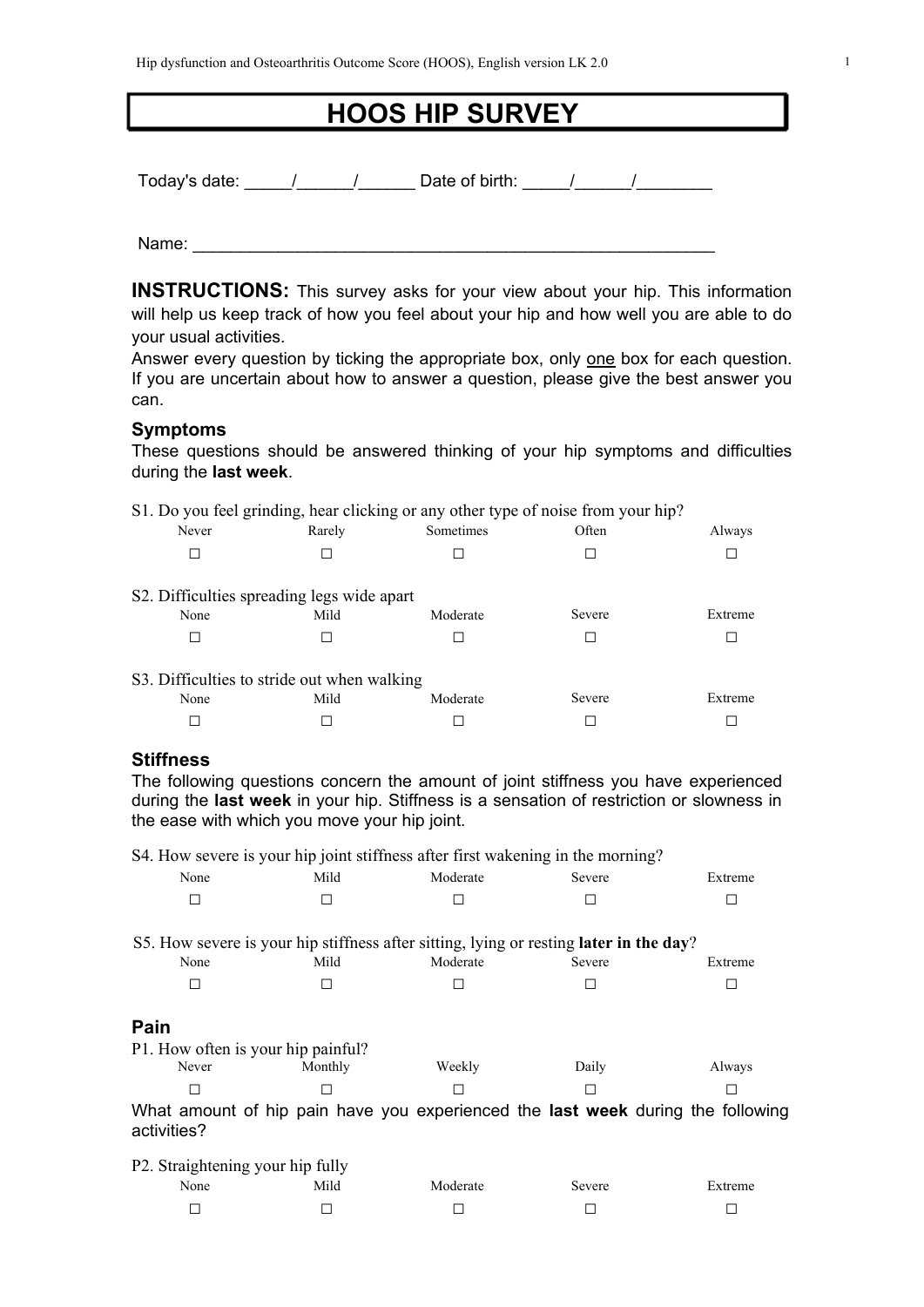|             |  |  |  | What amount of hip pain have you experienced the last week during the following |  |  |  |
|-------------|--|--|--|---------------------------------------------------------------------------------|--|--|--|
| activities? |  |  |  |                                                                                 |  |  |  |

| P3. Bending your hip fully                              |        |          |        |         |
|---------------------------------------------------------|--------|----------|--------|---------|
| None                                                    | Mild   | Moderate | Severe | Extreme |
| П                                                       | П      | $\Box$   | $\Box$ | П       |
|                                                         |        |          |        |         |
| P4. Walking on a flat surface                           |        |          |        |         |
| None                                                    | Mild   | Moderate | Severe | Extreme |
| $\Box$                                                  | $\Box$ | $\Box$   | $\Box$ | $\Box$  |
|                                                         |        |          |        |         |
| P5. Going up or down stairs                             |        |          |        |         |
| None                                                    | Mild   | Moderate | Severe | Extreme |
| П                                                       | □      | □        |        | □       |
|                                                         |        |          | П      |         |
| P6. At night while in bed                               |        |          |        |         |
| None                                                    | Mild   | Moderate | Severe | Extreme |
| п                                                       | П      |          |        |         |
|                                                         |        | □        | $\Box$ | □       |
|                                                         |        |          |        |         |
| P7. Sitting or lying<br>None                            | Mild   | Moderate | Severe | Extreme |
|                                                         |        |          |        |         |
| $\Box$                                                  | □      | $\Box$   | $\Box$ | □       |
|                                                         |        |          |        |         |
| P8. Standing upright<br>None                            | Mild   | Moderate | Severe | Extreme |
|                                                         |        |          |        |         |
| □                                                       | $\Box$ | □        | $\Box$ | □       |
|                                                         |        |          |        |         |
| P9. Walking on a hard surface (asphalt, concrete, etc.) |        |          |        | Extreme |
| None                                                    | Mild   | Moderate | Severe |         |
| □                                                       | □      | □        | ⊓      | $\Box$  |
|                                                         |        |          |        |         |
| P10. Walking on an uneven surface                       |        |          |        |         |
| None                                                    | Mild   | Moderate | Severe | Extreme |
| П                                                       | □      | $\Box$   | $\Box$ | □       |

# **Function, daily living**

The following questions concern your physical function. By this we mean your ability to move around and to look after yourself. For each of the following activities please indicate the degree of difficulty you have experienced in the **last week** due to your hip.

| A1. Descending stairs<br>None        | Mild         | Moderate      | Severe           | Extreme      |
|--------------------------------------|--------------|---------------|------------------|--------------|
| П                                    |              |               | П                | г            |
| A2. Ascending stairs                 |              |               |                  |              |
| None                                 | Mild         | Moderate      | Severe           | Extreme      |
| П                                    | $\mathbf{I}$ | $\Box$        | $\Box$           | $\Box$       |
| A3. Rising from sitting<br>None<br>□ | Mild         | Moderate<br>П | Severe<br>$\Box$ | Extreme<br>г |
| A4. Standing                         |              |               |                  |              |
| None                                 | Mild         | Moderate      | Severe           | Extreme      |
|                                      |              |               |                  |              |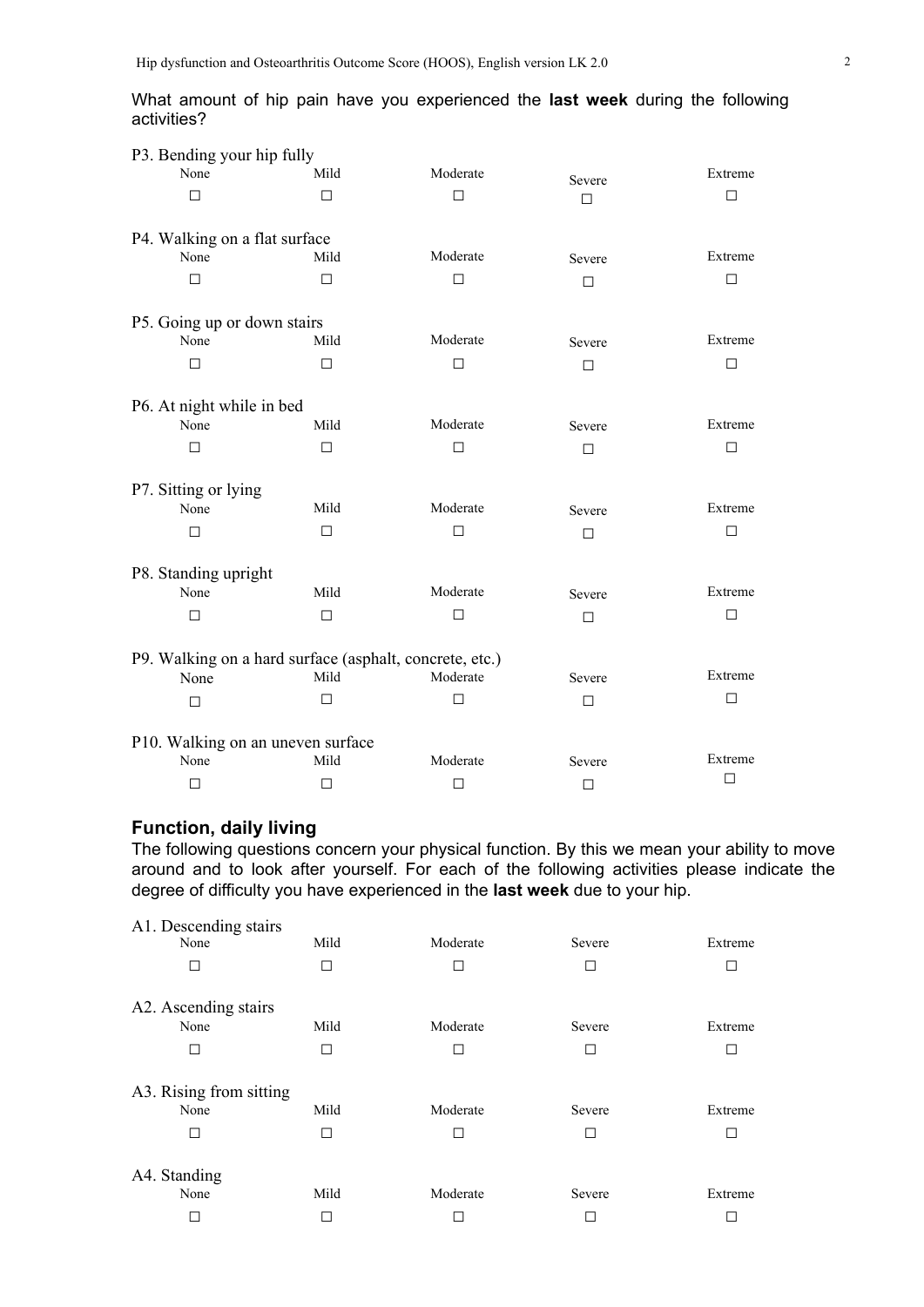### For each of the following activities please indicate the degree of difficulty you have experienced in the **last week** due to your hip.

| A5. Bending to the floor/pick up an object         |        |                                                                        |        |         |
|----------------------------------------------------|--------|------------------------------------------------------------------------|--------|---------|
| None                                               | Mild   | Moderate                                                               | Severe | Extreme |
| $\Box$                                             | П      | $\Box$                                                                 | $\Box$ | П       |
|                                                    |        |                                                                        |        |         |
| A6. Walking on a flat surface<br>None              | Mild   | Moderate                                                               | Severe | Extreme |
| П                                                  | $\Box$ | $\Box$                                                                 | $\Box$ | □       |
|                                                    |        |                                                                        |        |         |
| A7. Getting in/out of car                          |        |                                                                        |        |         |
| None                                               | Mild   | Moderate                                                               | Severe | Extreme |
| П                                                  | $\Box$ | $\Box$                                                                 | $\Box$ | □       |
| A8. Going shopping                                 |        |                                                                        |        |         |
| None                                               | Mild   | Moderate                                                               | Severe | Extreme |
| П                                                  | $\Box$ | $\Box$                                                                 | $\Box$ | □       |
|                                                    |        |                                                                        |        |         |
| A9. Putting on socks/stockings<br>None             | Mild   | Moderate                                                               | Severe | Extreme |
|                                                    |        | $\Box$                                                                 | $\Box$ |         |
| □                                                  | $\Box$ |                                                                        |        | □       |
| A10. Rising from bed                               |        |                                                                        |        |         |
| None                                               | Mild   | Moderate                                                               | Severe | Extreme |
| □                                                  | $\Box$ | $\Box$                                                                 | $\Box$ | □       |
| A11. Taking off socks/stockings                    |        |                                                                        |        |         |
| None                                               | Mild   | Moderate                                                               | Severe | Extreme |
| □                                                  | $\Box$ | $\Box$                                                                 | $\Box$ | □       |
|                                                    |        | A12. Lying in bed (turning over, maintaining hip position)             |        |         |
| None                                               | Mild   | Moderate                                                               | Severe | Extreme |
| □                                                  | □      | □                                                                      | $\Box$ | П       |
|                                                    |        |                                                                        |        |         |
| A13. Getting in/out of bath                        |        |                                                                        |        |         |
| None                                               | Mild   | Moderate                                                               | Severe | Extreme |
| $\Box$                                             | □      | □                                                                      | □      | □       |
| A14. Sitting                                       |        |                                                                        |        |         |
| None                                               | Mild   | Moderate                                                               | Severe | Extreme |
| □                                                  | □      | □                                                                      | □      | П       |
| A15. Getting on/off toilet                         |        |                                                                        |        |         |
| None                                               | Mild   | Moderate                                                               | Severe | Extreme |
| □                                                  | $\Box$ | $\Box$                                                                 | $\Box$ | □       |
|                                                    |        |                                                                        |        |         |
|                                                    |        | A16. Heavy domestic duties (moving heavy boxes, scrubbing floors, etc) |        |         |
| None                                               | Mild   | Moderate                                                               | Severe | Extreme |
| □                                                  | ⊓      | □                                                                      | □      | П       |
| A17. Light domestic duties (cooking, dusting, etc) |        |                                                                        |        |         |
| None                                               | Mild   | Moderate                                                               | Severe | Extreme |
| □                                                  | □      | □                                                                      | $\Box$ | □       |